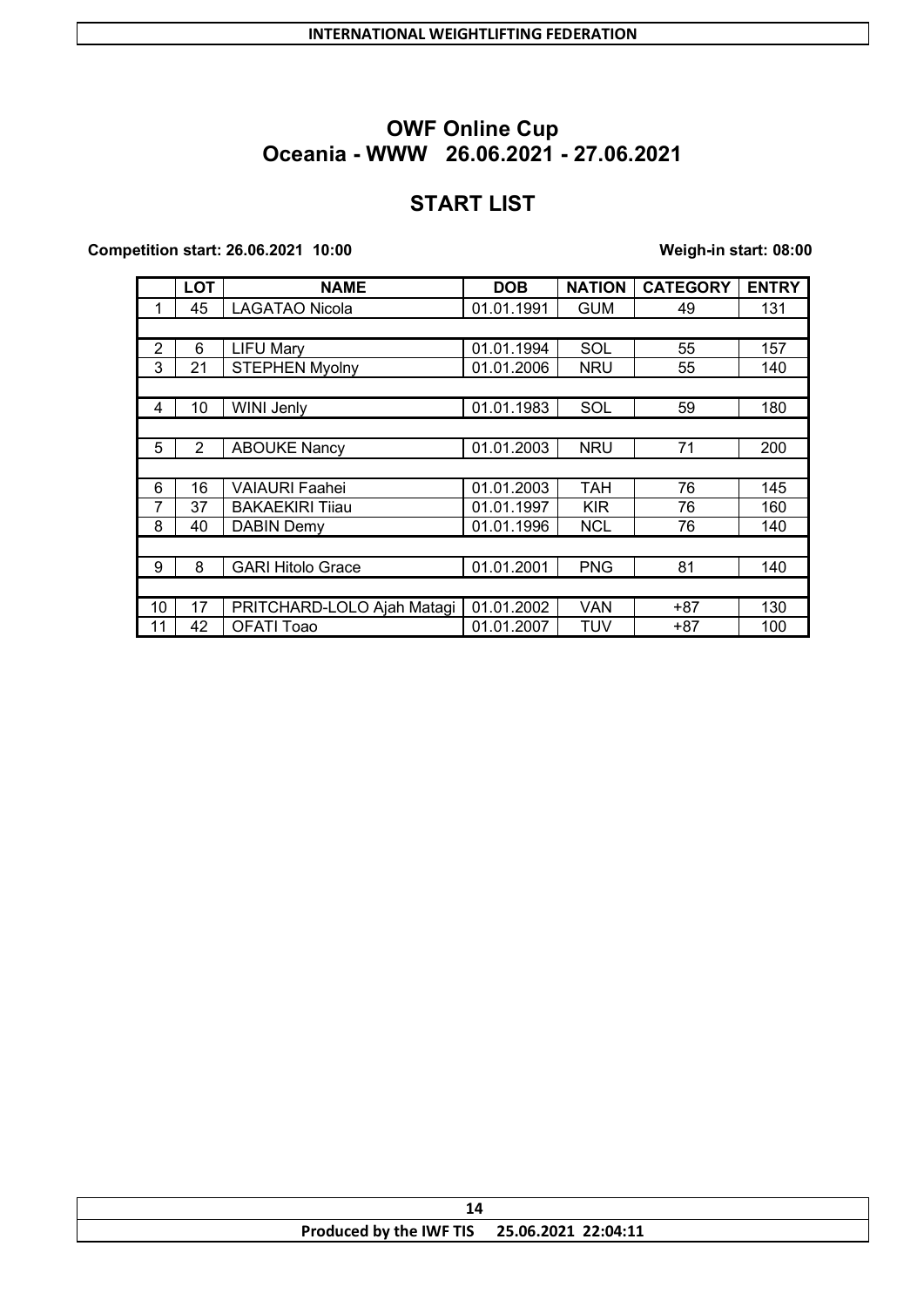# **START LIST**

#### **Competition start: 26.06.2021 13:00 Weigh-in start: 11:00**

|                | <b>LOT</b> | <b>NAME</b>              | <b>DOB</b> | <b>NATION</b> | <b>CATEGORY</b> | <b>ENTRY</b> |
|----------------|------------|--------------------------|------------|---------------|-----------------|--------------|
| 1              | 3          | <b>TOUA Dika</b>         | 01.01.1984 | <b>PNG</b>    | 49              | 165          |
|                |            |                          |            |               |                 |              |
| $\overline{2}$ | 7          | <b>OPELOGE Avatu</b>     | 01.01.2005 | <b>SAM</b>    | 59              | 175          |
| 3              | 13         | <b>KEAN Brenna</b>       | 01.01.1995 | AUS           | 59              | 170          |
|                |            |                          |            |               |                 |              |
| 4              | 30         | <b>SELEMIA Olivia</b>    | 01.01.2006 | <b>NZL</b>    | 64              | 140          |
|                |            |                          |            |               |                 |              |
| 5              | 41         | <b>KAY Darcy</b>         | 01.01.1993 | <b>AUS</b>    | 71              | 185          |
|                |            |                          |            |               |                 |              |
| 6              | 15         | <b>SIGNAL Megal</b>      | 01.01.1990 | <b>NZL</b>    | 76              | 200          |
| 7              | 33         | <b>GORINCU Ebony</b>     | 01.01.1989 | AUS           | 76              | 200          |
|                |            |                          |            |               |                 |              |
| 8              | 18         | <b>PETELO Leotina</b>    | 01.01.2001 | <b>SAM</b>    | 81              | 230          |
|                |            |                          |            |               |                 |              |
| 9              | 25         | <b>CIKAMATANA Eileen</b> | 01.01.1999 | AUS           | 87              | 260          |
|                |            |                          |            |               |                 |              |
| 10             | 4          | <b>SIPAIA Luniarra</b>   | 01.01.1993 | <b>SAM</b>    | +87             | 255          |
| 11             | 19         | <b>FIAPULE Lesila</b>    | 01.01.2001 | <b>SAM</b>    | $+87$           | 250          |

| Produced by the IWF TIS 25.06.2021 22:05:37 |
|---------------------------------------------|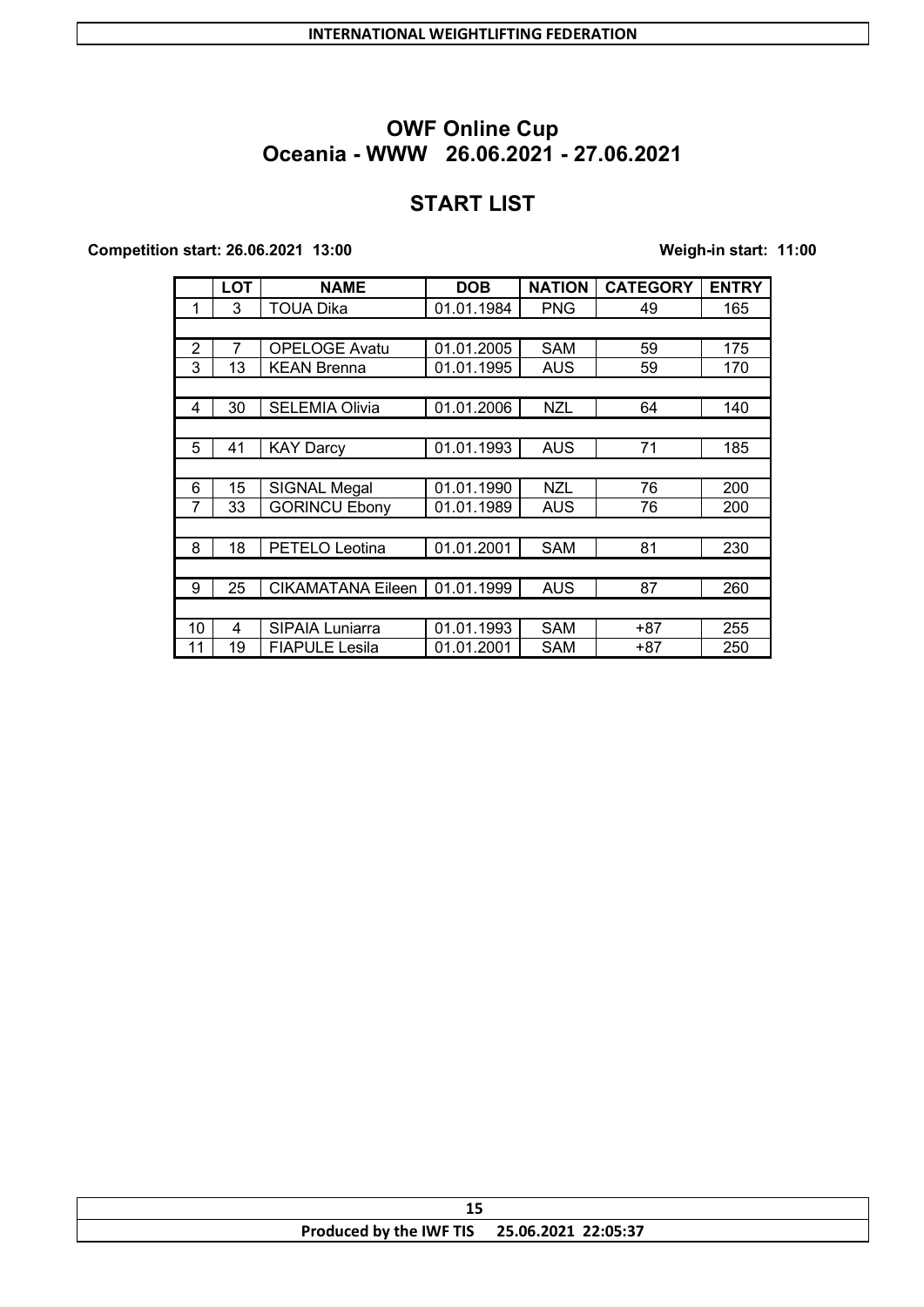# **START LIST**

#### **Competition start: 27.06.2021 10:00 Weigh-in start: 08:00**

|    | <b>LOT</b>      | <b>NAME</b>               | <b>DOB</b> | <b>NATION</b> | <b>CATEGORY</b> | <b>ENTRY</b> |
|----|-----------------|---------------------------|------------|---------------|-----------------|--------------|
| 1  | 27              | <b>CAIN Shadrack</b>      | 01.01.1999 | <b>NRU</b>    | 61              | 210          |
|    |                 |                           |            |               |                 |              |
| 2  | 5               | <b>DONGA Stan Eddie</b>   | 01.01.1998 | SOL           | 67              | 250          |
| 3  | 38              | <b>BRECHTEFELD Elson</b>  | 01.01.1994 | <b>NRU</b>    | 67              | 250          |
|    |                 |                           |            |               |                 |              |
| 4  | 12 <sup>2</sup> | <b>KATOATAU Ruben</b>     | 01.01.1997 | <b>KIR</b>    | 73              | 270          |
|    |                 |                           |            |               |                 |              |
| 5  | 32              | <b>DOGUAPE Larko</b>      | 01.01.2000 | <b>NRU</b>    | 81              | 285          |
| 6  | 39              | <b>WOTLELEN Robinson</b>  | 01.01.1995 | VAN           | 81              | 140          |
|    |                 |                           |            |               |                 |              |
| 7  | 20              | <b>DUCLOS Sylvain</b>     | 01.01.1998 | <b>NCL</b>    | 89              | 245          |
| 8  | 28              | <b>TAHIAIPUOHO Matahi</b> | 01.01.1987 | <b>TAH</b>    | 89              | 270          |
|    |                 |                           |            |               |                 |              |
| 9  | 9               | <b>WILBUR Thomas</b>      | 01.01.2000 | <b>VAN</b>    | 102             | 180          |
| 10 | 34              | <b>KATOATAU David</b>     | 01.01.1984 | KIR           | 102             | 300          |

| Ιb |                                             |  |  |  |
|----|---------------------------------------------|--|--|--|
|    | Produced by the IWF TIS 25.06.2021 22:05:42 |  |  |  |